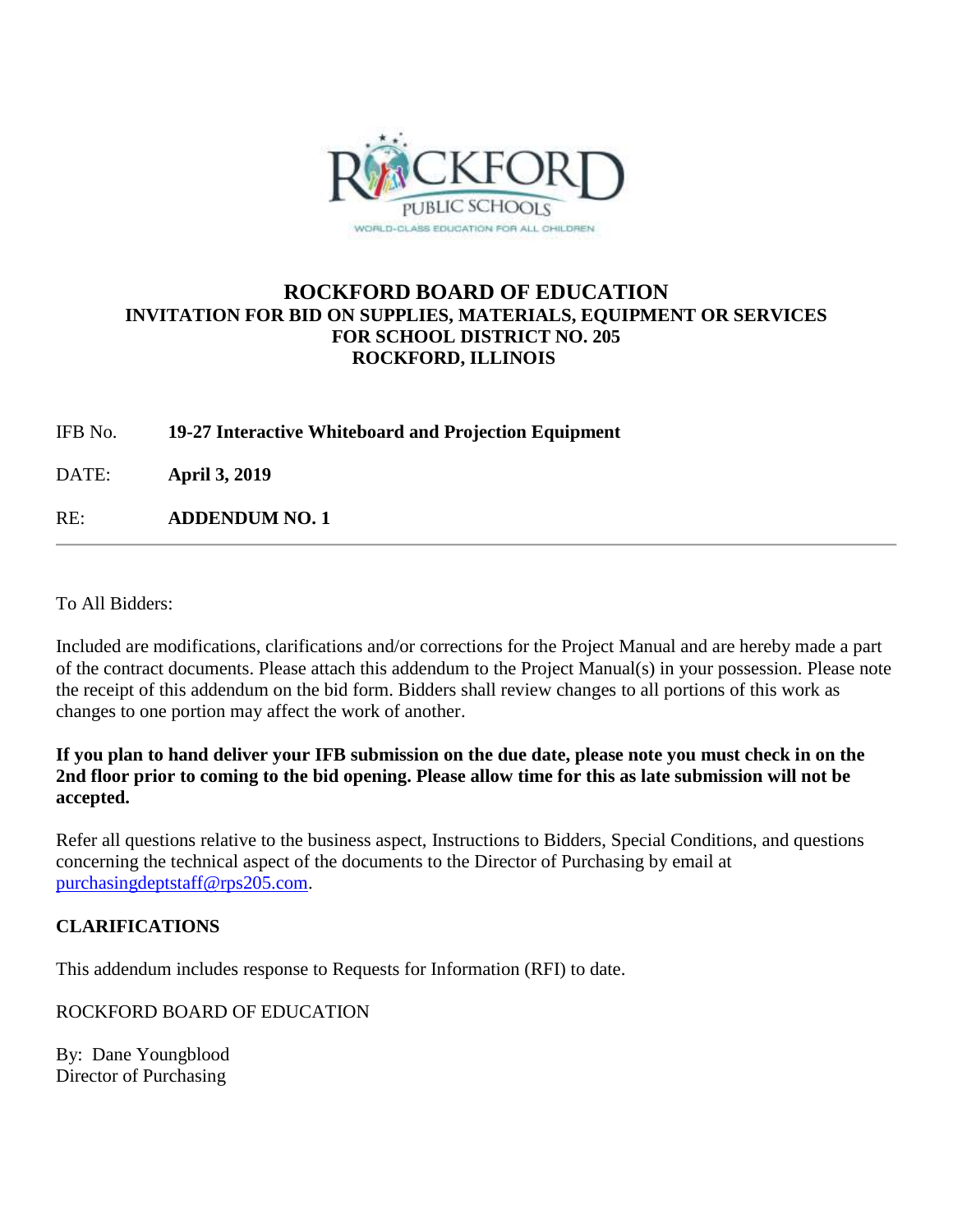## **CLARIFICATIONS**

Below are Requests for Information (RFI) submitted to date, along with corresponding responses.

- 1. Will you consider alternate "interactive displays" to the SMART 75" Interactive 4k Display (SPNL-6275) listed in the (IFB) page 30?
	- a. No, we will not consider alternates for the display.
- 2. Is the standard warranty acceptable or would you consider an extended warranty option? a. Extended warranty options can be provided as a separate line item for consideration.
- 3. Will the District accept the Promethean 75" Active panel as a substitute? a. No, we will not consider alternates for the display.
- 4. Who will handle removal of trash from the classrooms? Are we responsible for providing dumpsters for removal of trash?
	- a. The District will manage the trash removal. It will not be required by the vendor.
- 5. What is the model number of the mount the school is providing for the SMART-6275 IFPs?
	- a. The model of the mount may change depending on availability; however, the mount will be a tilt wall mount specific for a 60-100" display capable of supporting 220lbs.
- 6. What prevailing wage classification will be used for this contract? a. LABORER ALL BLD
- 7. We rarely receive RFPs that require a Performance Bond and Not a Bid Bond. Can you can confirm only Performance Bonds are needed and not a Bid Bond?
	- a. A performance bond is not going to be required for this bid, please disregard any reference to performance bonds in the bid documents.
- 8. Will the Education Board be considering alternate brands that exceed the requirements mentioned? a. No, we will not consider alternates for the display.
- 9. Will it be desirable for the district to have a Wireless Keyboard bundled with the Interactive Flat Panel?
	- a. Wireless keyboards are not a required peripheral device for this bid.
- 10. Will you be interested in Screen Sharing Casting abilities built-in the Interactive Flat Panel? a. A user of the interactive SMARTBoard should have various ways to connect to the panel including physical connection (HDMI), screen casting via WiDi or the ability to support Google Cast Technology.
- 11. Will you be interested in blended learning solution which enables remote learning for students via video conferencing and screen sharing bundled with the interactive flat panel?
	- a. The District is only interested in the SMART Learning Suite and SMART Notebook. Training and professional development needs to encompass these areas.